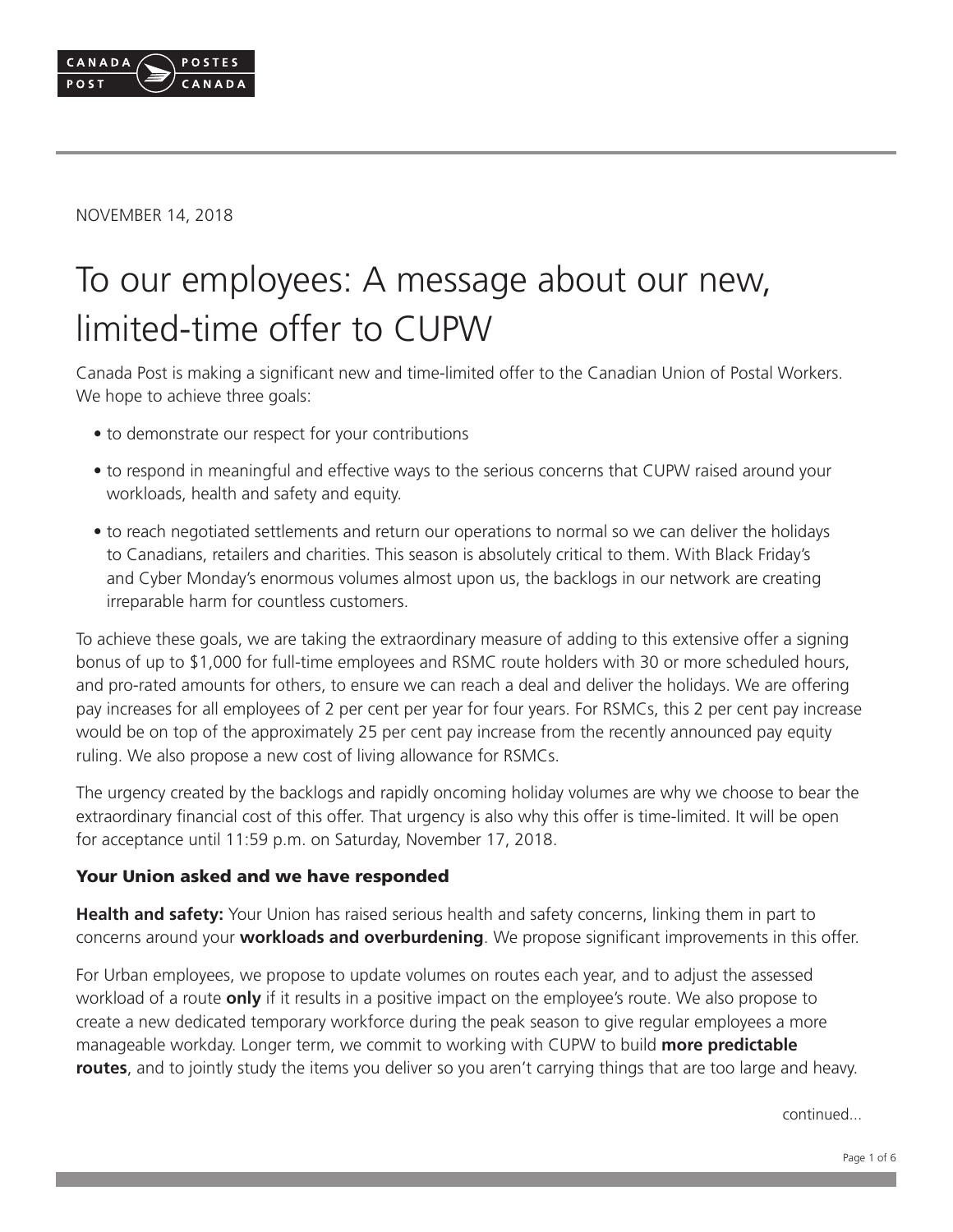We have also heard CUPW's concerns around **the two-bundle delivery method**, and propose to send this issue back to Arbitrator Burkett, who is one hearing day away from addressing any health and safety issues.

In order to reinforce our commitment regarding the health and safety of our employees, we are also proposing **a new \$10-million Health and Safety Fund**. It will pay for jointly identified initiatives that will accelerate our progress to improving our safety and reduce all incidents.

CUPW has advocated for **more manageable workloads**. For RSMCs, we propose restructuring routes to maximize them at 40 hours averaged over two weeks, where possible. CUPW has asked for protection when a route is restructured. For RSMC, we propose to offer a pay guarantee if a restructure has negative impact on an employee.

Recognizing that almost half of safety incidents are slips, trips and falls, we will work with CUPW in the hope that slip-resistant footwear will be adopted by employees. This is in addition to keeping the boot allowance paid to employees.

**Overtime:** With growing parcel volumes, CUPW has raised concerns around overtime and around RSMCs' pay when they work longer hours. We are addressing these concerns in this offer. For Urban employees, we propose to suspend the application of clause 15.14 (compulsory overtime) for the duration of the collective agreement. For RSMCs, we propose to pay overtime to those who work more than 40 hours a week, based on self-reporting verified by GPS, and to pay \$2 per parcel for weekend delivery.

**Job security:** CUPW has advocated job security for RSMCs and improvements for Urban. For RSMCs, this offer proposes **job security for route holders with 10 years of continuous service** as a route holder or permanent relief employee. For Urban, we are offering to **extend job security** to more than 5,500 employees who reached regular status, if we can confirm our ability to manage vacancies in Group 2 in a smarter way.

As you can see in the offer summary, this offer also maintains or improves important benefits such as physiotherapy and dental coverage, vacation and pre-retirement leave, and keeps your pension as is without any changes.

This offer contains significant improvements designed to conclude negotiations, keep you safe and recover from the backlogs so we can be ready for the looming volume growth from Black Friday and Cyber Monday shopping, then the holiday rush. It is all we can afford and represents the best opportunity to resolve negotiations. With each passing day of rotating strikes, the financial foundation of this offer further erodes. If the offer is not accepted within the time limit, unfortunately, it would have to be withdrawn and re-evaluated based on the real and lasting impact of continued disruptions at this time of year.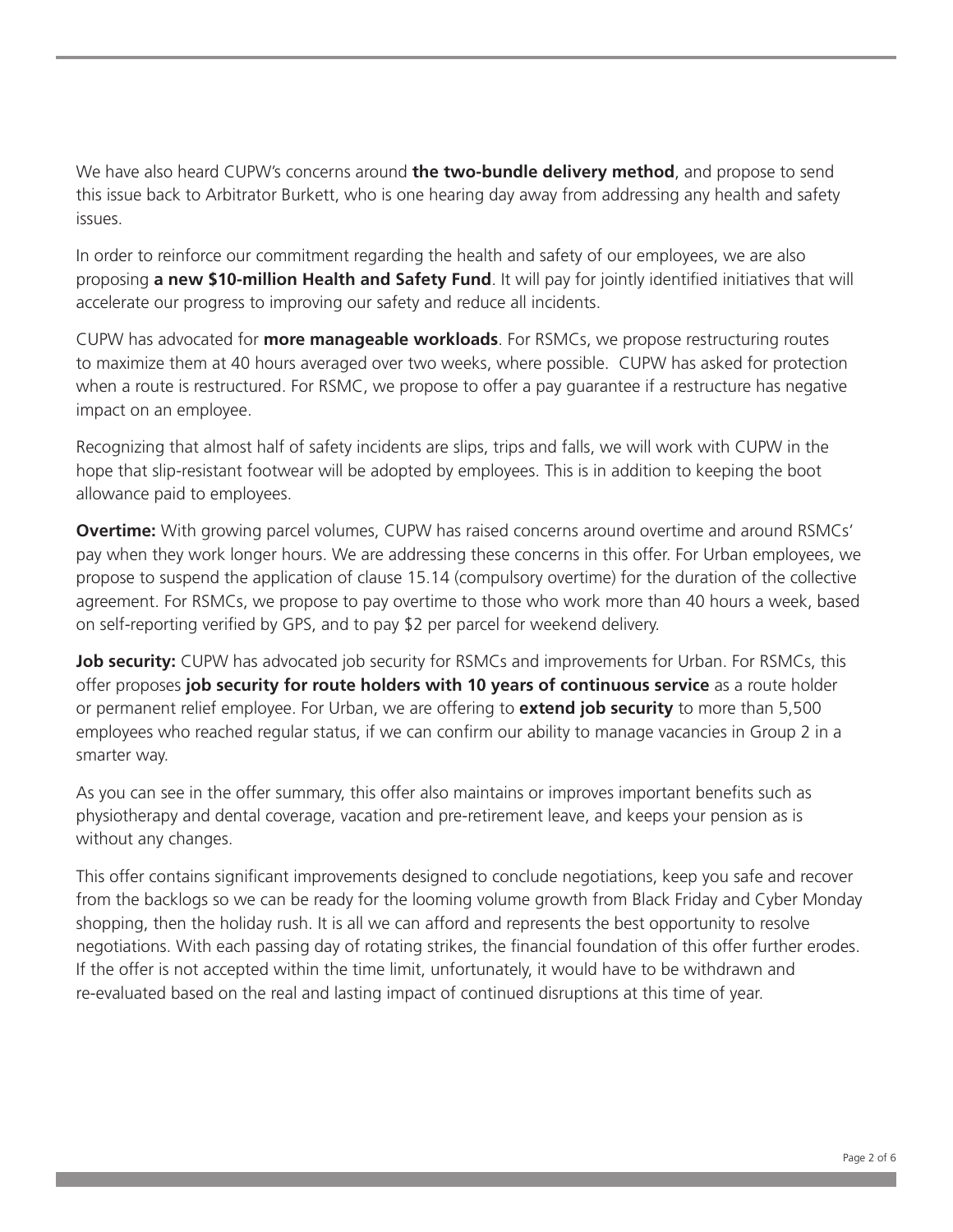### Offer Summary – CUPW-Urban

#### NOVEMBER 14, 2018

This offer shall be open for acceptance until 11:59 PM on November 17, 2018.

IMPROVED **– Pay increases:** We are improving the offer on wages. Wage increases would be 2 per cent in year one; 2 per cent in year two; 2 per cent in year three; 2 per cent in year four. The 2018 increase will be retroactive to Feb. 1, 2018. In addition, there will be a lump-sum payment (non-pensionable) of \$1,000 for full-time, \$500 for part-time, and \$250 for temporary employees.

NEW **– Suspending 15.14 overtime:** To eliminate compulsory overtime (15.14), we propose to suspend the application of clause 15.14 for the duration of the collective agreement.

IMPROVED **– Volume updates to reflect workloads:** In updating volumes each year, we propose to adjust the assessed workload of a route **only if it results in a positive impact on the employee's route**.

**IMPROVED** – Predictable schedules and hours during peak: We propose to withdraw our proposal on suspending voluntary overtime (17.04). Instead, in locations where we implement a new dedicated temporary workforce from November to January, we may move work from route holders to the new workforce, giving regular employees a more manageable workday. Overtime opportunities on your own route and other routes will still exist.

NEW **– Health and safety:** In order to reinforce our commitment regarding the health and safety of our employees, we are also proposing a **new \$10-million Health and Safety Fund**. It will pay for jointly identified initiatives that will accelerate our progress to improving our safety and reduce all incidents.

IMPROVED **– More full-time jobs:** We will convert existing hours into approximately 500 full-time positions over three years of the agreement, giving temporary and part-time employees an opportunity to become fulltime. Some of the 500 full-time positions in mail processing will have a flexible work schedule, based on 40 hours per week, and we propose to pay employees in flex schedules the same wage as a PO-5. In addition, some part-time positions may be scheduled up to 10 hours per day for weekend work. You will bid on the schedules, including weekend shifts.

**Better pay for temporary employees at 1,000 hours:** Starting Jan. 1, 2019, we propose better pay (up to the next pay increment) for any temporary employees who reach 1,000 hours in a fiscal year.

**Maintaining physiotherapy coverage:** With all the standing, walking, lifting and carrying you do, or for other reasons, physiotherapy can help you stay healthy. We are keeping existing unlimited physiotherapy coverage for active employees, dependents and retirees, but you'll need a doctor's prescription once your physiotherapy benefits exceed \$5,000 per person per year.

**More help paying for dental care:** We are updating dental care reimbursement every year.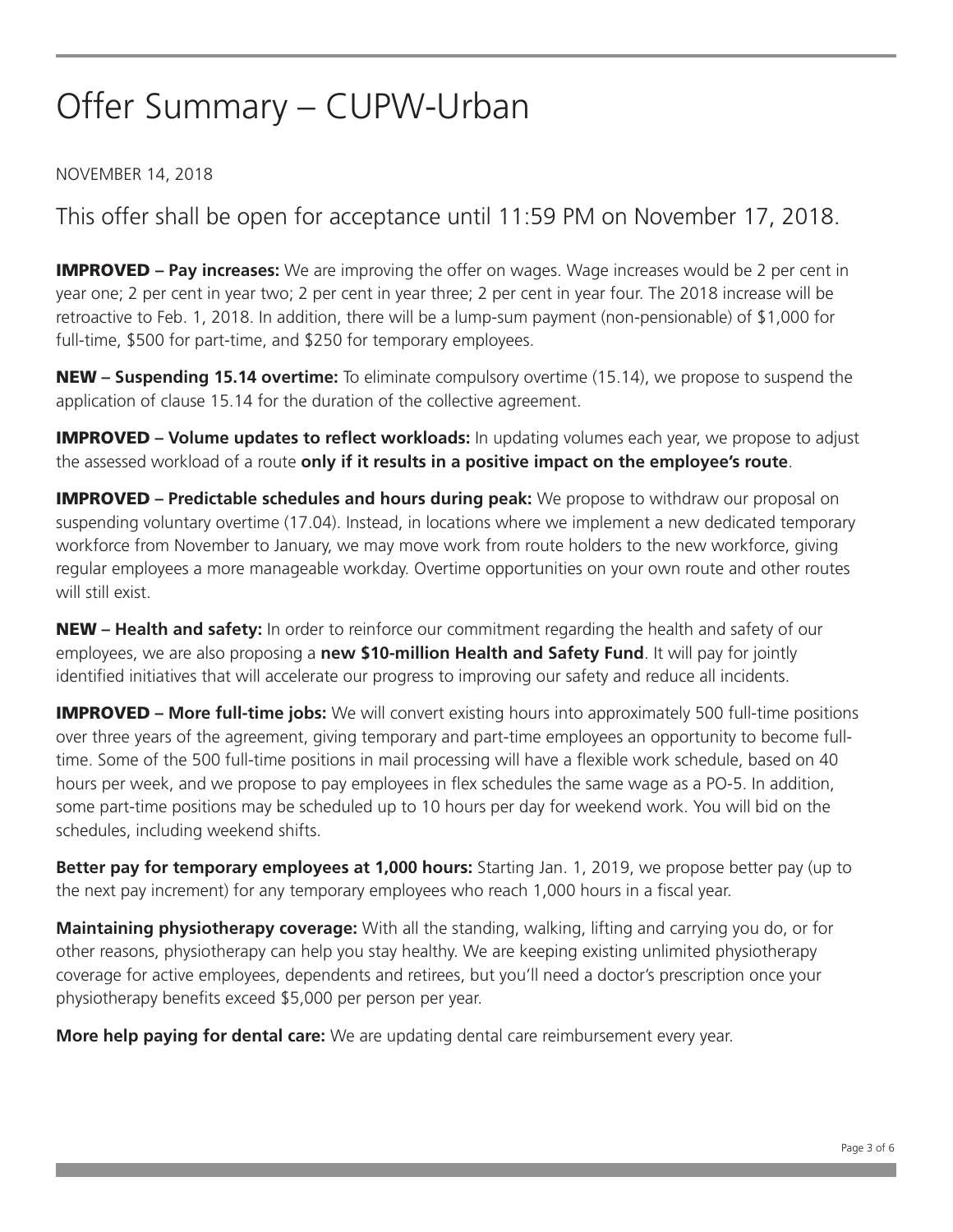# Offer Summary – CUPW-Urban

**Keeping your pension as is without any changes:** We know how important your Canada Post pension is to you and your family and your future. We can confirm there are no changes to your pension.

**Vacation/pre-retirement leave:** There will be no change.

**Confirming and extending job security:** Job security for Urban employees within 40 kilometres does not change. We're also offering to extend job security to more than 5,500 employees who reached regular status, but to do this, we need to confirm our ability to manage vacancies in Group 2 in a smarter way.

**Overtime for training:** When you're on training, we'll pay overtime for work above 8 hours.

**In future, building more predictable routes:** Longer term, we will work with your Union on workloads by creating a way to build a more predictable route – which should mean a better work-life balance.

**Making sure you don't carry too much:** We have agreed to the Union's good idea to jointly study the mix of items you deliver (including size and weight) so you aren't carrying items that are too large and heavy.

**Keeping full-time jobs in Retail:** We intend to keep the current full-time staffing ratio in Retail.

**Slip-resistant footwear:** We and your Union have agreed to promote footwear with better traction.

*We have proposed these and many other topics to your Union, including areas we agree are important – diversity, the environment, domestic violence and exploring a set of selected financial services.*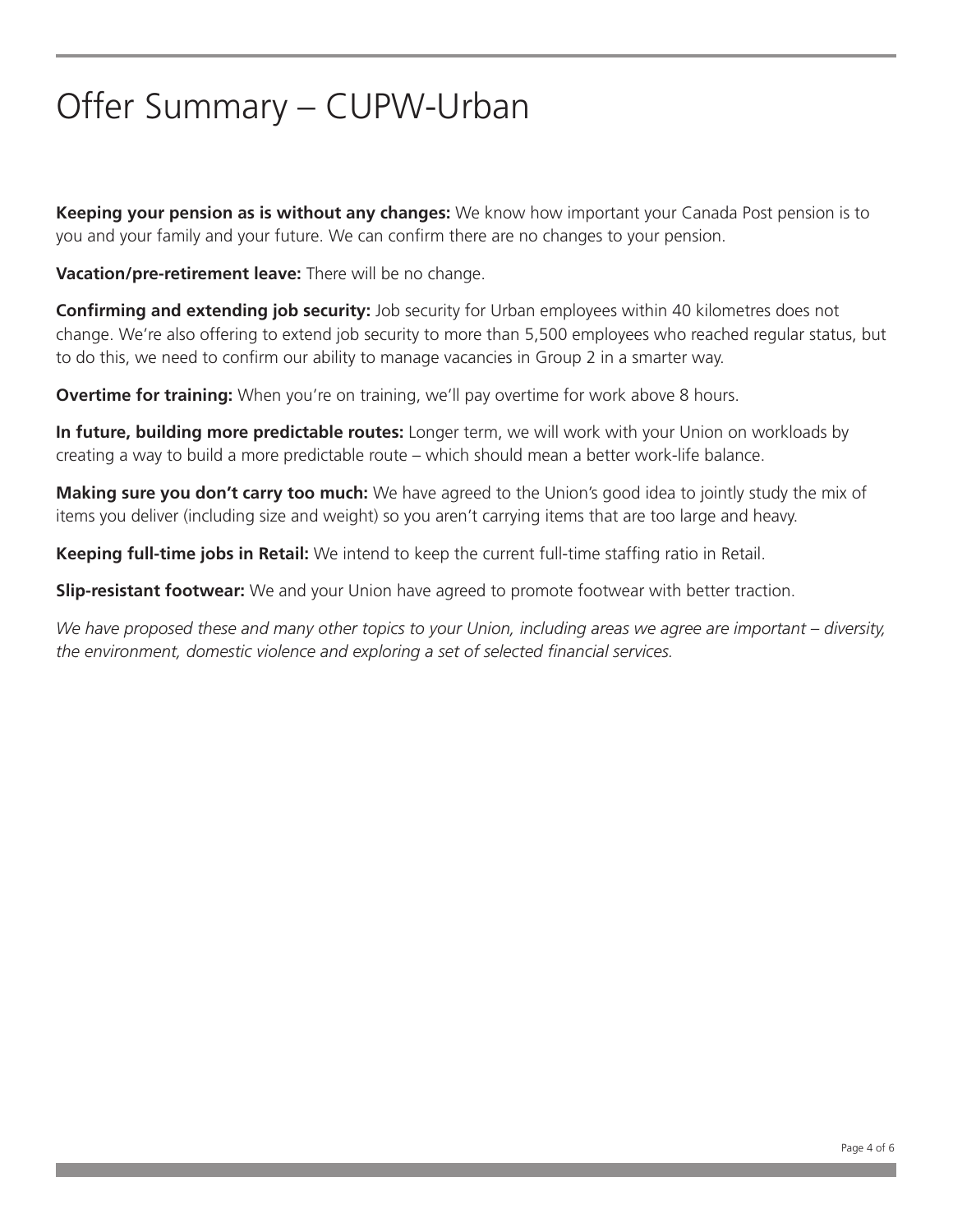# Offer Summary – CUPW-RSMC

#### NOVEMBER 14, 2018

This offer shall be open for acceptance until 11:59 PM on November 17, 2018.

IMPROVED **– Pay increases:** The pay equity ruling provides you with pay, benefits and leaves of equal value to letter carriers; a 25% increase in your compensation. This offer goes further by improving your activity values by an additional 2% in year one, 2% in year two, 2% in year three and 2% in year four. The 2018 increase to be paid retroactive to January 1, 2018. In addition, **a lump-sum payment (non-pensionable) of \$1,000** will be provided to route holders with 30 or more scheduled hours, **\$500** to permanent relief employees and route holders with less than 30 scheduled hours, and **\$250** to on-call relief employees.

NEW **– Overtime pay above 40 hours worked in a week:** As an interim measure, we offer to pay overtime for hours worked above 40 hours in a week. Payment will be based on a process yet to be developed that includes self-reporting but with an ability to verify using GPS, which we believe is technically feasible.

NEW **– Restructuring:** We propose to maximize routes to 40 hours a week averaged over two weeks, where possible.

NEW **– Health and safety:** In order to reinforce our commitment regarding the health and safety of our employees, we are also proposing a **new \$10-million Health and Safety Fund**. It will pay for jointly identified initiatives that will accelerate our progress to improving our safety and reduce all incidents.

**IMPROVED – Job security:** Route holders with 10 years of continuous service as a route holder or permanent relief employee will now have job security. Surplus employees will still be paid and get priority for vacancies within 75 kilometres, and then if no vacancy exists, they will be eligible for vacancies in the province, with relocation expenses matching Urban's.

**IMPROVED** – Measuring work content, workload and appropriate pay methods: We propose an improved joint committee structure with strict timelines to ensure work is defined and to enable a discussion on a new compensation model in the future.

IMPROVED **– Weekend parcel delivery:** We propose a standardized \$2 parcel payment for each parcel, payment for each kilometre driven and the appropriate vehicle expense payment.

**IMPROVED** – **Information on restructures:** We are providing your Union access to more information on restructures.

**IMPROVED** – Restructure notification and bidding: We are providing your Union with a longer notification period through an annual restructure schedule and 10 days' notice of any change. We will simplify bidding after a restructure and give employees more opportunity to exercise seniority.

NEW **– Cost of living allowance:** We propose to provide employees with protection against unforeseen inflation.